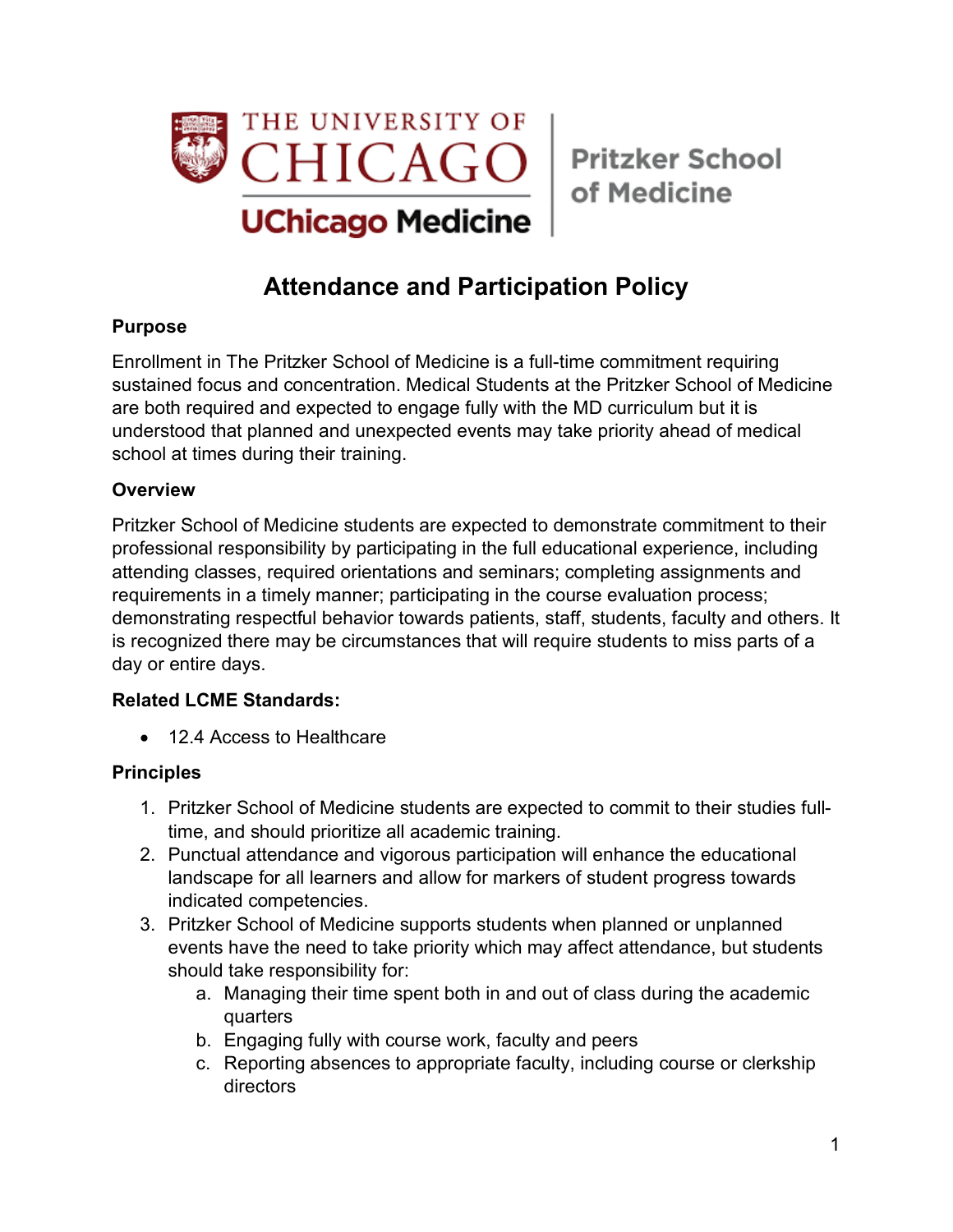d. Pursuing support if personal situations interfere with punctual attendance and participation

## **Policy**

- 1. Attendance at lecture sessions is not mandatory, unless indicated in the course schedule, but highly encouraged. Students may view lecture recordings via Canvas, however students should be aware that because technology is not always reliable, these recordings are not guaranteed.
- 2. Course and clerkship directors may, at their discretion, choose not to record lectures if the session meets one of the following criteria:
	- a. Involves patients and/or sensitive patient information
	- b. Includes discussion of sensitive or controversial topics where recording may inhibit free faculty or student participation.
- 3. Small group activities or laboratory sessions may be recorded and made available to students for review at the discretion of the course director(s).
- 4. Students are required to attend structured learning activities including:
	- a. All sessions where patients or standardized patients are physically present including clinical skills sessions
	- b. Clinical activities
	- c. Any other session listed as required by course/clerkship director or syllabus

## **Procedures**

- 1. Students should notify their course or clerkship director well in advance when a planned absence will occur, and as soon as possible when an unplanned absence must occur.
- 2. Excused Absences: Approved absences for one of the following circumstances:
	- a. Emergent Absences: absences of at least one full day that result from significant healthcare issues or family events (family emergency, etc.)
	- b. Planned Absences: absences of at least one full day that are requested in advance to participate in planned activities such as attendance at a national meeting, family celebratory event, and religious observances.
	- c. Planned Absences because of Accommodations for Protected Disabilities: Institutionally approved alterations in the conduct of a rotation to allow students with protected disabilities to fulfill their educational requirements, including the need to excuse oneself from the clinical environment for ongoing health care needs
	- d. Preventative or Other Health Care Absences: This includes absences of less than ½ day to address preventative, ongoing, or routine health care issues